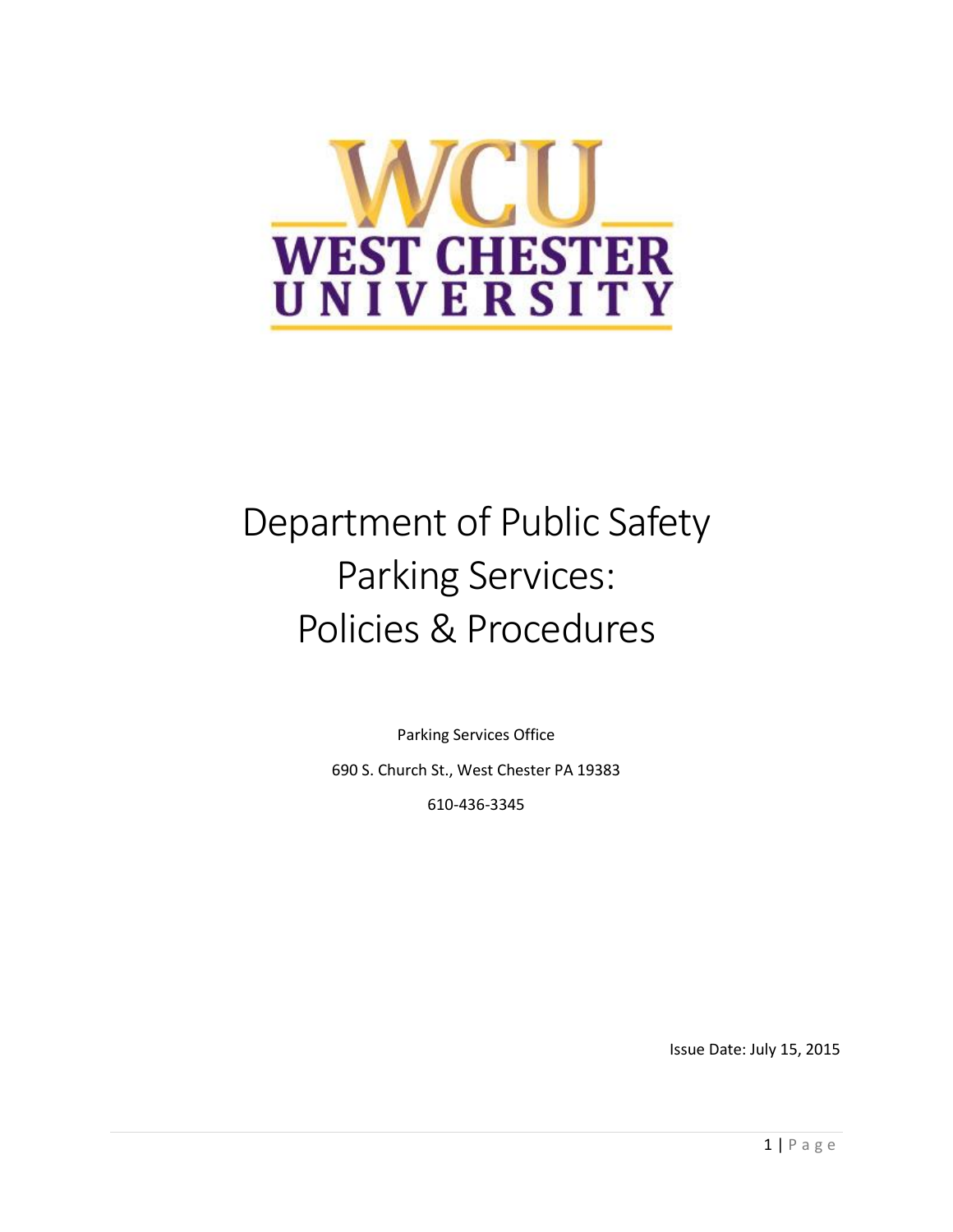# Contents

| $2   P \text{age}$ |  |
|--------------------|--|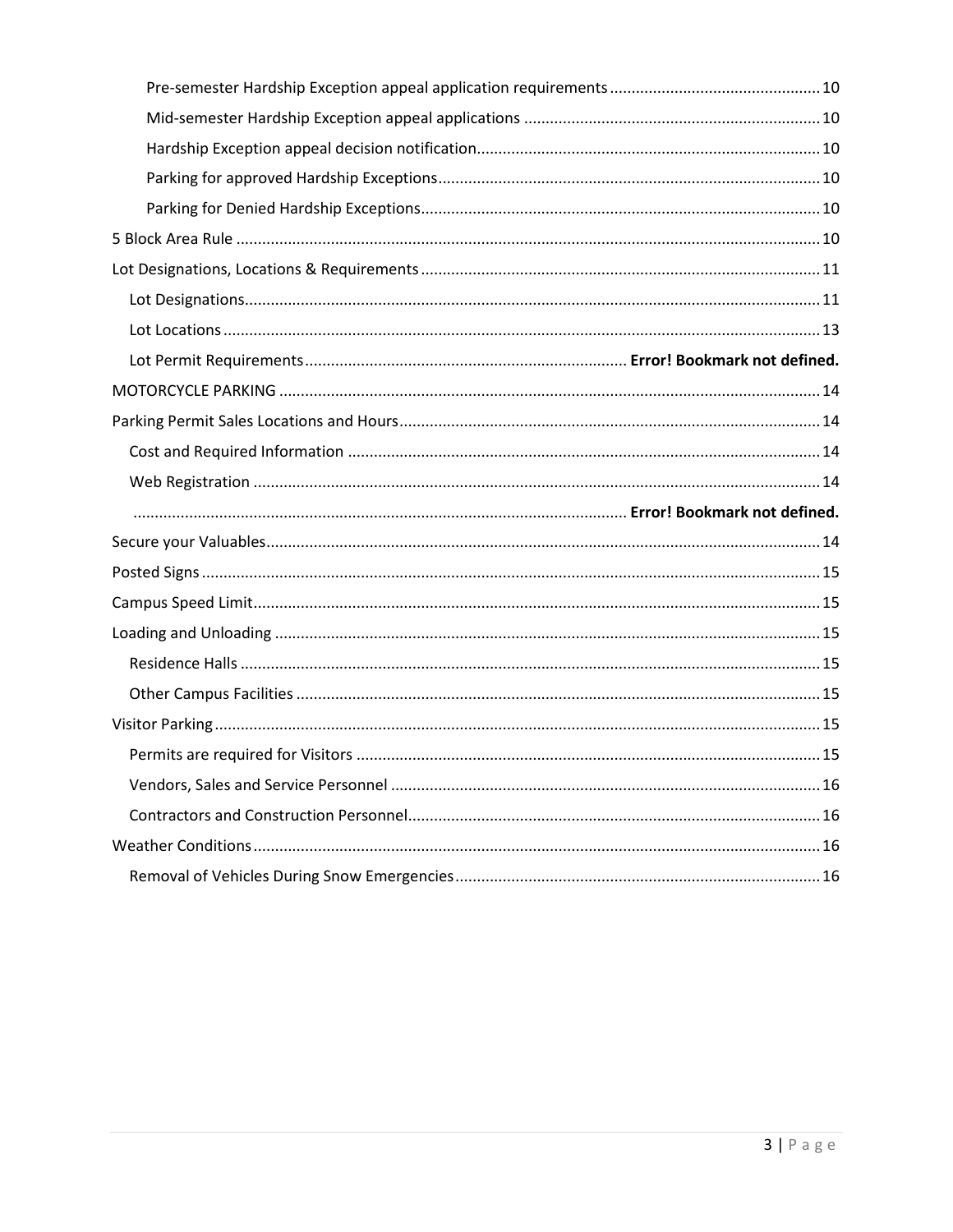# <span id="page-3-0"></span>Accessible Parking

### <span id="page-3-1"></span>Accessible Parking Spaces

The location of spaces on campus for those with disabilities are shown on the campus map <http://www.wcupa.edu/campusMap/> . Vehicles must display an authorized State issued placard on the dash or hanging from the mirror, or possess a valid plate to park in these spaces. Violators will be ticketed and towed.

### <span id="page-3-2"></span>WCU Temporary Disability Pass

A WCU Temporary disability pass can be obtained from the Parking Services office. In order to obtain a pass, a current doctor's note specifically requesting disability parking for the patient with a nondescriptive reason for the request is required. The pass is valid for a maximum of 6 weeks for WCU parking lots only and cannot be renewed. If you feel that you would need longer than the 6-week time frame, please contact the Commonwealth. [www.dmv.state.pa.us/registration/pwd\\_plate.shtml](http://www.dmv.state.pa.us/registration/pwd_plate.shtml)

- Doctor's note must be written on Letterhead/Script form from the doctor or surgeon.
- Note must state what the injury is, type of surgery (if applicable) date, how long the disability will last and what the disability is (cast, crutches, etc.).
- The note must state that the person requires disabled parking and MUST say for how long.
- 6 weeks is maximum allowed time.
	- If customer needs longer time, they must contact the Commonwealth of PA for a stateissued placard.

# <span id="page-3-3"></span>Accidents, Damages, Disabled Vehicles

#### <span id="page-3-4"></span>Involved in an accident?

If you are involved in an accident in one of the University parking lots you should contact the Police Dispatch Center at 610-436-**3311**. A dispatcher will take your information, including any injuries, and immediately dispatch the appropriate emergency services. A police officer will respond to ensure that information is exchanged between the parties.

#### <span id="page-3-5"></span>Damaged or Disabled Vehicles

#### **Responsibility**

All motor vehicles parked on University property are parked at the owner's risk. The University assumes no responsibility for damage or loss resulting from towing, vandalism, fire, theft, natural disasters, or any other cause beyond its control.

#### **Reporting**

Damaged or disabled vehicles on campus should be reported to the Department of Public Safety at 610- 436-**3311**. The Department of Public Safety will document the incident and conduct an investigation where appropriate.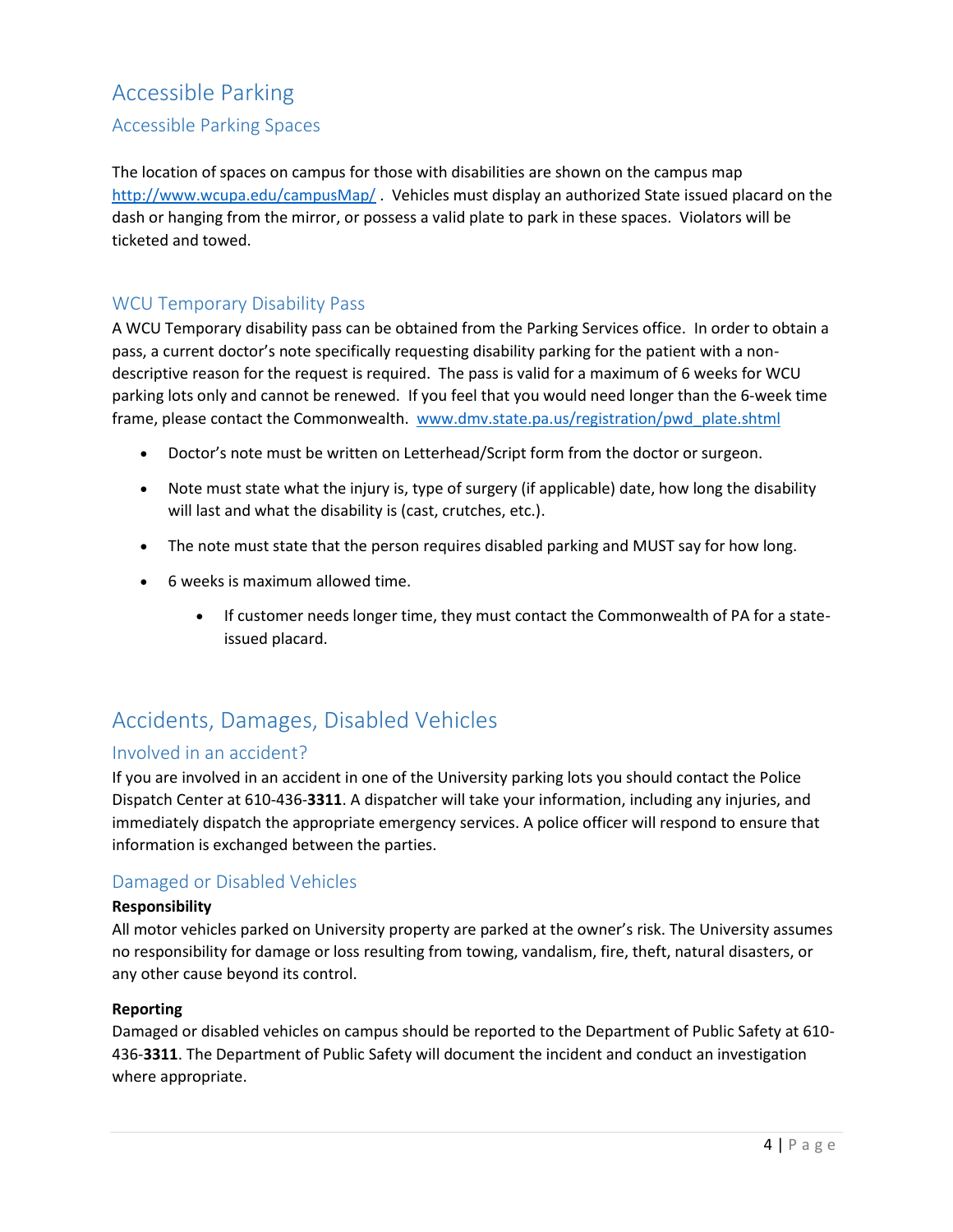#### **Removing**

Damaged or inoperable vehicles will not be permitted to remain in the lot for more than 24 hours. Vehicles that are not in a proper parking space must be either moved to a space or removed from the lot immediately.

# <span id="page-4-0"></span>Allow Extra Time for Parking

Consider giving yourself extra time to find a parking space. The space that is available may not be the most convenient or closest to your destination. Extra time to walk or ride the shuttle bus may be necessary. Be prepared to spend an additional 10 to 20 minutes getting to your destination once you arrive at the campus. Circling the close lots waiting for a space to open is usually just as time consuming as parking in an outer lot and walking or riding the shuttle bus. Keeping these things in mind and planning for them may help you be on time and less stressed.

# <span id="page-4-1"></span>Parking Ticket Appeals

**[Download a copy of the Parking Appeal Form](http://www.wcupa.edu/dps/documents/ParkingAppealForm.pdf)**

#### <span id="page-4-2"></span>Level 1 Appeal

Within 10 calendar days of citation issuance, a Level 1 Appeal can be made in person or by mail to the Public Safety Parking Services Office.

An official appeal form MUST be completed. These forms are available at the Public Safety Parking Services window or online. You will receive a decision by US Postal Service.

### <span id="page-4-3"></span>Level 2 Appeal

If the Level 1 Appeal is not resolved to your satisfaction, then that decision may be appealed through the University Parking and Transportation Committee.

Within 10 calendar days of the Level 1 decision, Level 2 Appeals must be received by the Parking Committee chairperson at People's Building, room 18.

A Level 2 Appeal can be made to the Public Safety Parking Services Office.

An official appeal form MUST be completed. These forms are available at the Public Safety dispatch window, the Public Safety Parking Services window or online. You will receive a decision by US Postal Service. Decisions by the University Parking and Transportation Committee are final.

# <span id="page-4-4"></span>Borough Parking Options

Additional information can be obtained from the Borough of West Chester's Parking Division at 610-696- 4521.

#### <span id="page-4-5"></span>Parking Meters

The parking meters on the streets through and around the University are owned and managed by the Borough of West Chester. The fees and enforcement hours for the parking meters are set by the Borough. Information concerning the fees and enforcement will be found on the meters themselves.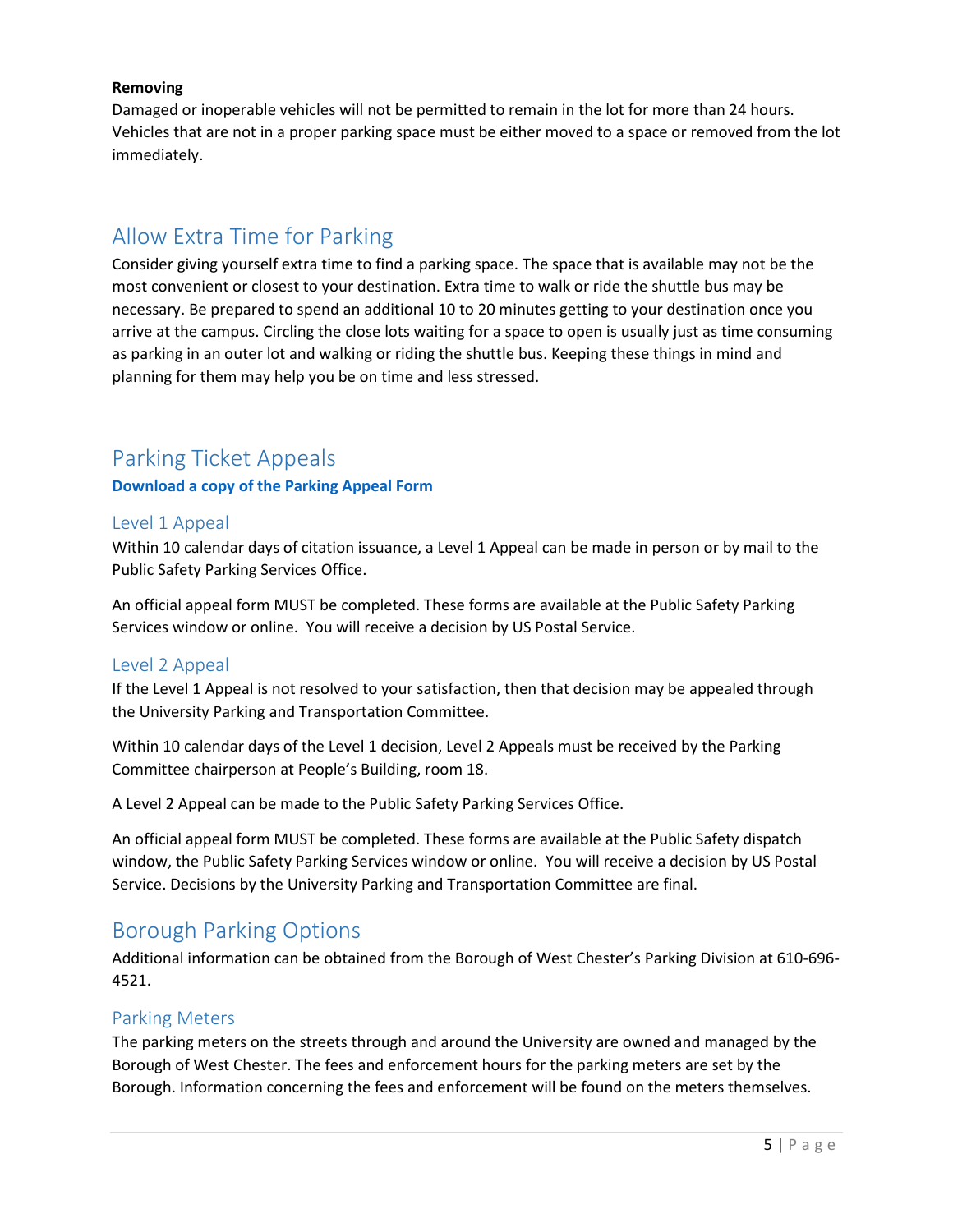### <span id="page-5-0"></span>Parking Structures

Four Borough-operated parking structures are located close to the University. Information regarding the dates/locations/times for semester pass sales are announced by the Borough of West Chester through the University's Parking Services Department.

#### <span id="page-5-1"></span>Sharpless Parking Structure

The Sharpless Street Garage, owned and operated by the Borough of West Chester, is located at the intersection of Sharpless and Church Sts. Semester passes for garage parking are sold by the Borough of West Chester per semester. The semester pass allows garage parking 24 hours a day, 7 days a week.. In addition to the semester parking permits, daily and hourly parking is also available in the garage.

#### <span id="page-5-2"></span>New Street Parking Structure

The New Street Parking Structure, owned and operated by the Borough of West Chester, is located at the corner of South New Street and West Nields Street. Semester passes for garage parking are sold by the Borough of West Chester per semester. The semester pass allows garage parking 24 hours a day, 7 days a week. In addition to the semester parking permits, daily and hourly parking is also available in the garage.

#### <span id="page-5-3"></span>Student Recreation Center Garage

The Student Recreation Center Garage, owned and operated by the Borough of West Chester, is located at the Student Recreation Center. This is an EMPLOYEE ONLY parking garage. Semester permits for garage parking are sold by the Borough of West Chester per semester. The semester permit allows garage parking 24 hours a day, 7 days a week. There is no daily/hourly parking at this garage.

#### Bicentennial Garage

Located about eight blocks from the campus at the intersection of High and Miner Sts. The parking fees are on a per hour, per day, or monthly basis. These fees are set by the Borough and are subject to change. Contact the Borough for an up-to-date fee schedule.

#### <span id="page-5-4"></span>Permit Area C

A few streets around the campus are posted as Parking Area "C". In order to park in these areas, you must obtain a Borough of West Chester parking permit. These permits are sold in limited numbers at the Borough's Parking Office in the West Chester Borough Administration Building, Gay and Adams Sts.

# <span id="page-5-5"></span>Displaying your Permit & Requirements to Possess a Permit

#### <span id="page-5-6"></span>Display Requirements

All vehicles parked in University parking lots are required to display a valid parking permit.

**Annual permits** are to be displayed between the rear view mirror and the windshield, with the permit letter and WCU logo facing forward so that it can be clearly read from the front of the vehicle.

Permits are designed to hang from the rear view mirror post, and in 90% of vehicles, this system works. Should your vehicle be in the other 10%, consider one of the following options:

#### *DOUBLE-SIDED TAPE: Using double-sided tape, you can affix the permit to the back of the rear view mirror.*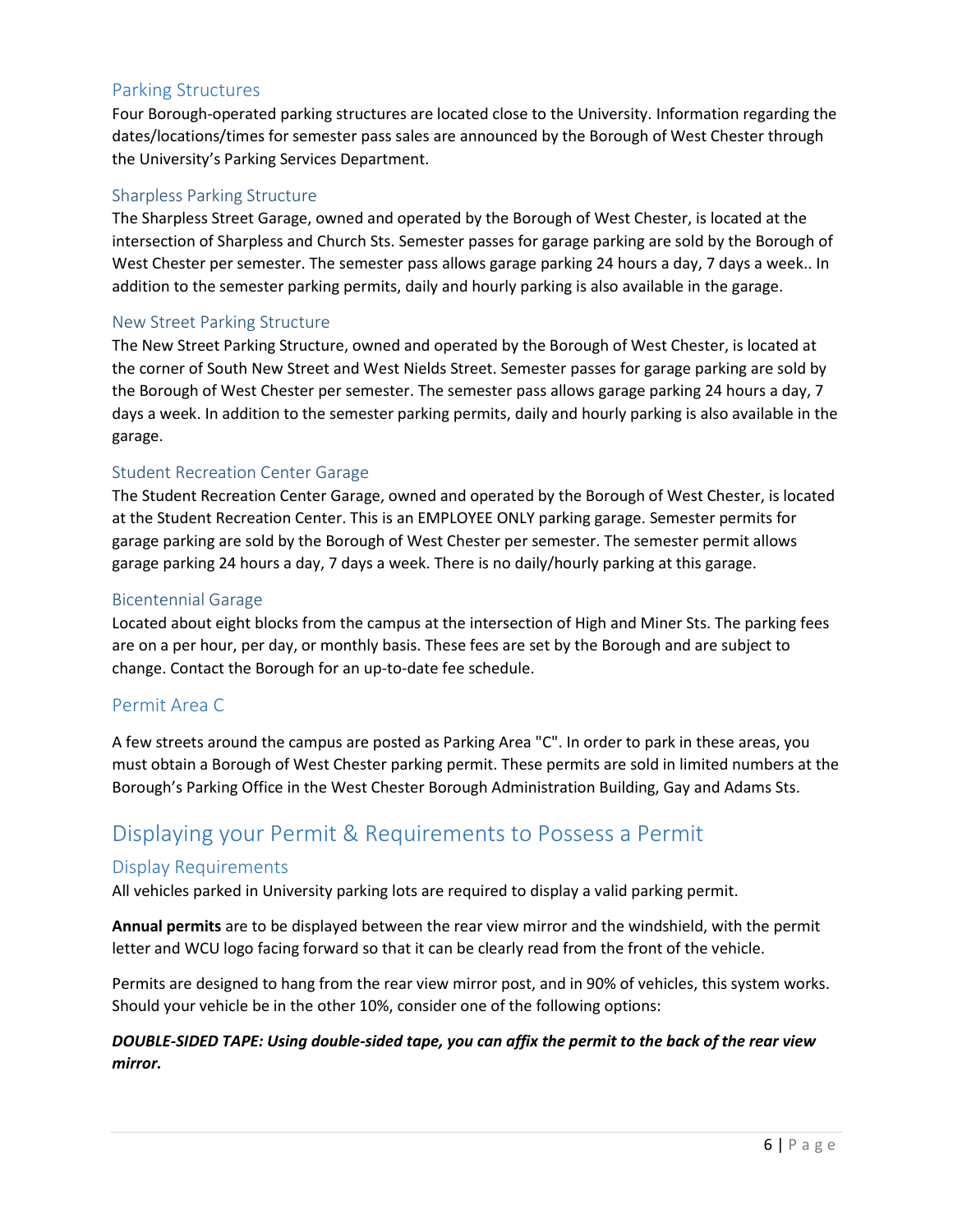### *STRING AND CLIPS: Using a short piece of string and two heavy duty paper clips, you can suspend the permit from the mirror post. Be careful to not hang the permit so low that it obstructs your view when driving.*

**Temporary permits** are either to be displayed on the dashboard in front of the steering wheel with the lettering facing up or hanging from the rear view mirror depending on the type of temporary permit issued.

Officers are trained to look for the permit from the front of the vehicle, and if they do not see it, they will look from the side of the vehicle prior to ticketing.

Personally checking to see that your permit is clearly visible from the front may save you time and money. A valid permit that is not properly displayed does not constitute grounds for an appeal. It is the responsibility of the permit holder to ensure that his or her permit is visible. Officers will not check your license plate to determine if a permit was issued prior to ticketing and or towing.

Parking Services Office: 610-436-3345

### <span id="page-6-0"></span>Requirement to Possess University Permit

All students and employees associated with the University for more than 30 days a year who wish to park in the University lots are required to purchase a University parking permit.

All vehicles parked in University lots are required to display either an annual parking permit or a one-day permit.

Vehicles that do not have a valid permit clearly displayed are in violation of these regulations and will be ticketed and may be towed. Vehicles that are unregistered and have not been issued a parking permit are not permitted to park in University lots. Vehicles not displaying a valid parking permit may be ticketed and towed without warning. Tickets issued to non-registered vehicles are checked through state registration records and attached to the student and/or employee records. Reasonable associations will be made.

Fraudulent use or unlawful reproduction of a permit will result in loss of parking privileges and may result in criminal prosecution and/or judicial sanctions.

# <span id="page-6-1"></span>Enforcement & Violations

### <span id="page-6-2"></span>Hours of Enforcement

| <b>Parking Permit is Required</b> |                                                                                                                                                    |                                                                  |
|-----------------------------------|----------------------------------------------------------------------------------------------------------------------------------------------------|------------------------------------------------------------------|
|                                   | <b>Monday - Friday</b>                                                                                                                             | <b>Saturday &amp; Sunday</b>                                     |
| <b>Student Parking Areas</b>      | 7:00 a.m. to 4:00 p.m.                                                                                                                             | Not Required                                                     |
|                                   | Between the hours of 4:00 pm and 1:00 am, student lots are not enforced<br>for permits, but all other violations of these regulations are enforced |                                                                  |
| <b>Employee Parking Areas</b>     |                                                                                                                                                    | 24 hours a day                                                   |
| <b>Reserved Spaces</b>            | 24 hours a day                                                                                                                                     |                                                                  |
| <b>Commuter Lots</b>              |                                                                                                                                                    | Parking is not permitted Monday - Friday between 1:00am & 7:00am |

**All other parking and traffic regulations are enforced 24 hours a day, seven days a week throughout the year. Posted signage supersedes printed or electronic material.**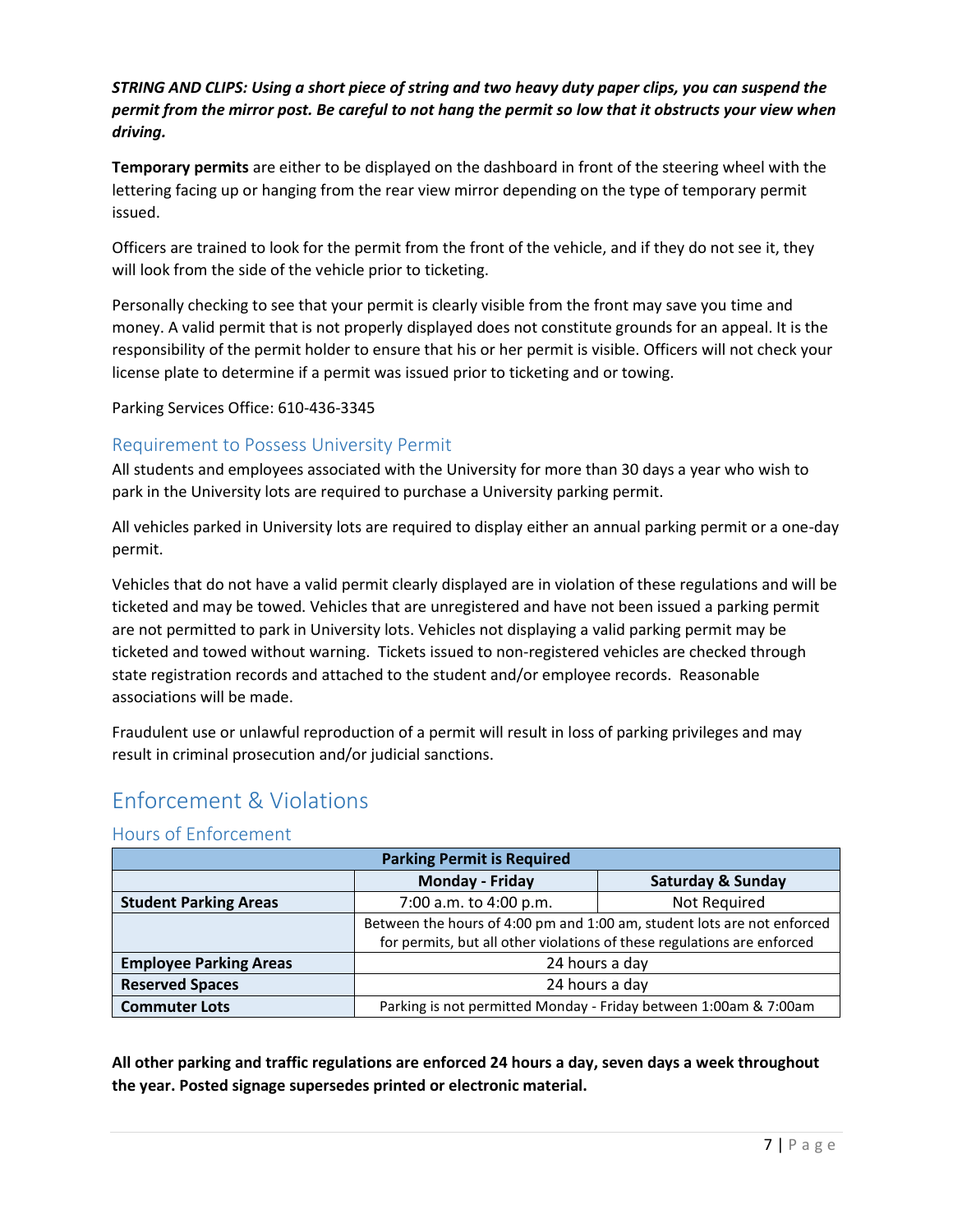# <span id="page-7-0"></span>Types of Enforcement

The Department of Public Safety Parking Services, and Police Divisions are responsible for the enforcement of parking regulations on campus. These officers routinely patrol the parking lots and structures to provide assistance to motorists as well as to enforce parking rules and regulations. In enforcing these regulations, the officers may—without prior warning—ticket and tow vehicles that are found to be in violation of any of the parking regulations.

#### <span id="page-7-1"></span>**Ticketing**

Tickets are issued to all vehicles found to be in violation of parking regulations. The fines for violations are \$20, except violations in handicapped spaces, which are \$40.

#### <span id="page-7-2"></span>Towing

Vehicles may be towed from University parking lots or property for any parking violation, accumulation of unpaid parking tickets, or failure to move during snow emergencies or other events as directed. The towing fee set by contract is for the initial tow. Additional storage fees may be incurred by the towing contractor on a per-day basis for each day that the vehicle remains at the towing company's facility.

**The University is not required to notify the vehicle owner prior to towing a vehicle.**

### <span id="page-7-3"></span>Violations

#### <span id="page-7-4"></span>No required permit:

Signs at the entrance to each parking lot indicate the type of permit that is required for the lot. In some cases, there may be limited areas for a given type of permit. These areas will have signage indicating the permit requirement.

#### <span id="page-7-5"></span>Not within a space

A parking space is defined by two parallel lines, painted white for all parking categories except residents, which are yellow. Vehicles not positioned between two parallel lines are illegally parked. Double lines indicate the end of each parking row.

#### <span id="page-7-6"></span>Unauthorized parking in a reserved space

Each reserved parking space is posted with signage that indicates the permit requirement for the space. Examples of these areas are:

- · Reserved for Permit #####
- · WCU Service Vehicle Only
- · Persons with Disabilities Parking Area

#### <span id="page-7-7"></span>Vehicle parked in areas other than spaces

No parking, no matter how brief, is permitted on lawns, driveways, traffic lanes, sidewalks, crosswalks, fire lanes, or any other non-designated areas of the campus. Vehicles should not block refuse containers or loading docks. Violators will be towed.

#### <span id="page-7-8"></span>Failure to obey traffic and parking control signage

Traffic and parking control signs are posted on the roadways, parking lot entrances, and within the parking lots on campus. Posted signage supersedes printed materials, and temporary signs may be placed in exigent circumstances.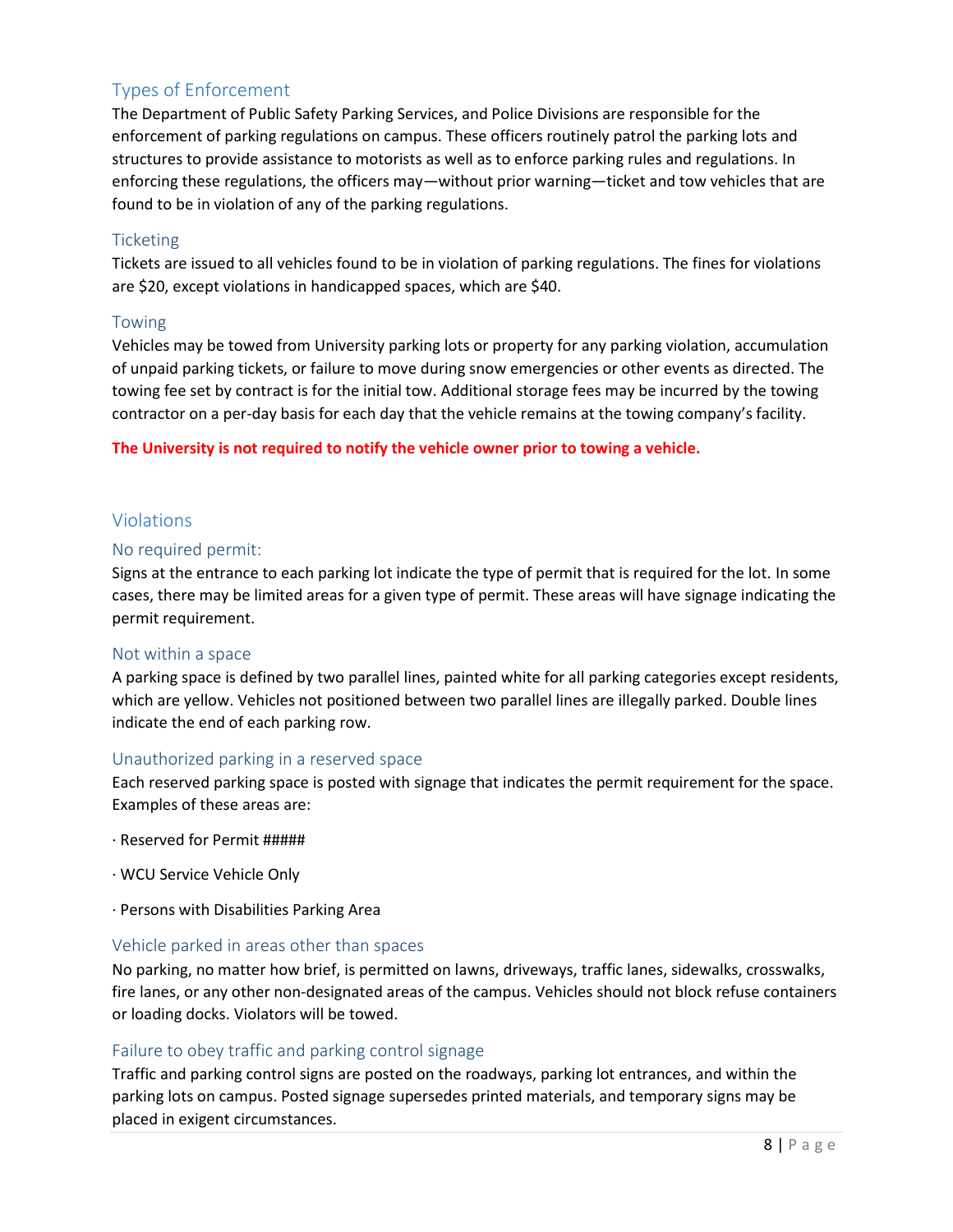# <span id="page-8-0"></span>First Year Parking Student Ban

Resident Students must possess at least 30 credits at the beginning of the Fall semester in order to qualify to purchase a permit to park in campus facilities unless otherwise noted within the WCU Parking Regulations. Students who do not possess the required credits will be prohibited from parking a vehicle on campus.

### <span id="page-8-1"></span>HARDSHIP EXCEPTION:

First year residents may file a "Hardship Exception" appeal to the parking regulation that prohibits them from parking a vehicle on campus. The student requesting the Hardship Exception is required to provide sufficient documentation demonstrating that inability to park on campus will create either a financial or medical hardship. By Webster definition, a hardship is "something that causes or entails suffering or privation." Therefore Hardship Exception appeals must include reasons why not being allowed to park on campus would cause the requestor to suffer academically and/or create an inability to maintain their existence on campus. The documentation must also establish that their needs cannot be successfully accommodated in any manner other than to have parking privileges extended on campus. Simply having current employment at an off campus location (local or hometown) where transportation is required, will not be sufficient reason to be granted a Hardship Exception without other mitigating circumstances.

### <span id="page-8-2"></span>Hardship Exception application process

Those First Year Residents who wish to appeal the parking regulations that prohibit them from parking in University parking lots must submit the following documents to the University Parking Services Office;

1. A notarized letter from a parent or guardian granting permission for the student to have a vehicle on campus is required. In lieu of the parent/guardian letter, a requester may provide documentation of financial independence and sole ownership of the vehicle to be registered.

2. A letter from the employer, health care provider, educator, etc. is required. This letter must explain why parking on campus is needed and why employment, medical care and educational activities, cannot be accessed locally. For medical issues the letter must outline the time frame that medical attention/treatment is required. For employment the letter must include hours to be worked and salary to be paid. Any consideration on the part of an employer to assist directly with tuition etc. should be noted if applicable. University Parking Services reserves the right to contact those who write letters on behalf of a student for a Hardship Exception appeal, to verify the information they contain.

3. A detailed letter from the student explaining why he or she requests to have a vehicle parked on campus.

4. A copy of the registration for the vehicle to be registered. The vehicle must be registered to the student or an immediate family member of the student.

#### *Submission of the proper documentation does not guarantee that the hardship request will be granted.*

Additional supporting materials may be accepted in addition to, but not in place of, the above requirements.

When all required documentation for the Hardship Exception appeal has been received at the Parking Services Office, the student filing the appeal will be provided with a temporary parking permit allowing them to park in Lot R during the appeal process. Alterations to temporary permits is not permitted and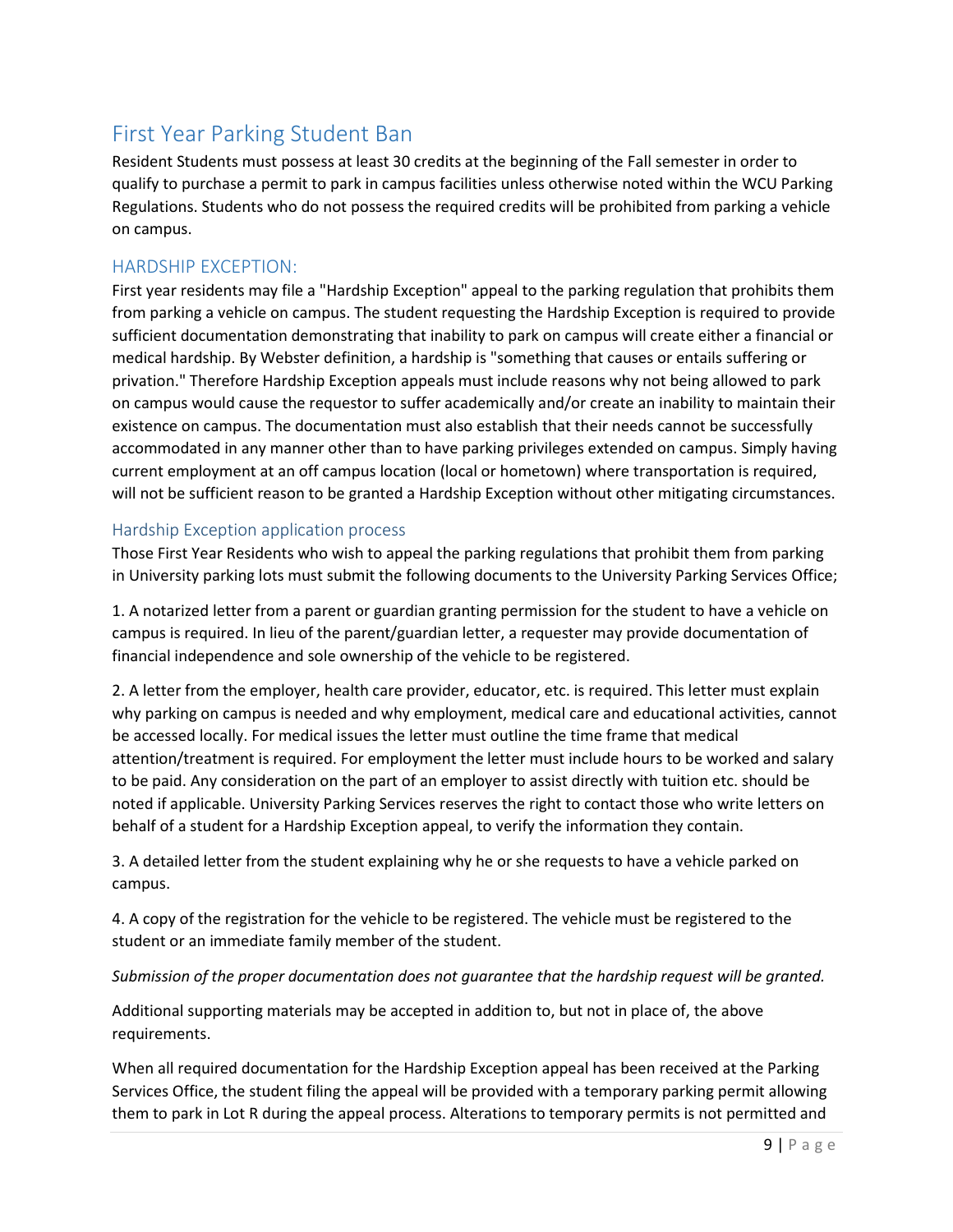anyone found to have altered a temporary permit will be held accountable under the WCU Student Code of Conduct and future parking privileges may be revoked.

#### <span id="page-9-0"></span>Pre-semester Hardship Exception appeal application requirements

Students with less than 30 credits at the beginning of the fall semester who wish to file a Hardship Exception appeal for the fall or spring semester must submit their documentation by Friday of the second week of classes. Documentation, as outlined above, that is received after the deadline date will not be considered. Note: Students must reapply for each semester.

#### <span id="page-9-1"></span>Mid-semester Hardship Exception appeal applications

Students with less than 30 credits at the beginning of the fall semester who wish to make a Hardship Exception appeal during the academic semester must additionally be able to demonstrate that the reason for the hardship has just occurred and that there was no way that the need for a Hardship Exception would have been known prior to the start of the semester.

#### <span id="page-9-2"></span>Hardship Exception appeal decision notification

All students requesting a Hardship Exception will be notified in writing regardless of whether the request was approved or denied within ten business days of the receipt of the appeal. Hardship Exceptions are not automatically granted for an entire academic year or even an entire semester. The duration of parking privilege under a Hardship Exception will be based on the specific needs of the individual making application. Hardship Exception parking privileges may be revoked for violations of the parking regulations.

#### <span id="page-9-3"></span>Parking for approved Hardship Exceptions

All students who are approved for a Hardship Exception will be issued a placard for their vehicle that will allow them to park in Lot R only. Resident students with less than 30 credits are not permitted to park in any other lots on campus.

#### <span id="page-9-4"></span>Parking for Denied Hardship Exceptions

All students who are denied for a Hardship Exception can review the parking options available in the Borough of West Chester at [Borough Parking Options](http://www.wcupa.edu/dps/BoroPark.asp)

*Submit request material to:*

**University Parking and Transportation Committee Chair West Chester University Peoples Bldg., Room 18 West Chester, PA 19383**

# <span id="page-9-5"></span>5 Block Area Rule

Persons living in a 5-block radius of the campus (see following table) can only obtain a Limited Commuter ("L") parking permit.

| In West Chester Borough     |                           |  |
|-----------------------------|---------------------------|--|
| West                        | East                      |  |
| 100-799 South High St       | 200-799 South Walnut St   |  |
| 100-599 South Church St     | 200-799 South Matlack St  |  |
| 100-599 South Darlington St | 500-799 South Franklin St |  |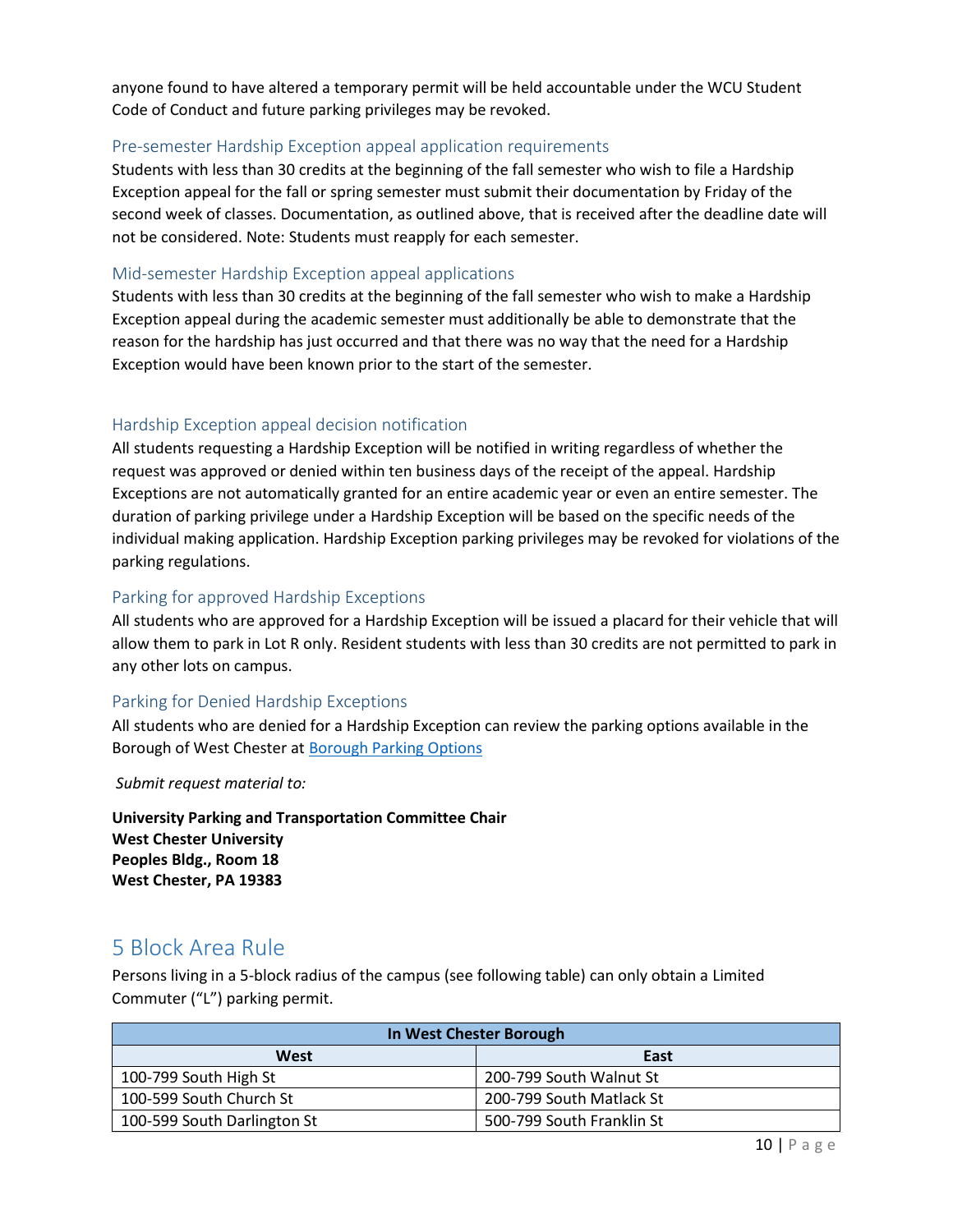| 100-799 South New St        | 700-799 South Penn St   |
|-----------------------------|-------------------------|
| 100-799 South Wayne St      | 1-199 East Miner St     |
| 200-799 South Brandywine St | 1-199 East Barnard St   |
| 700-799 South Everhart St   | 1-399 East Union St     |
| 400-799 South Bradford Ave  | 1-299 Magnolia St       |
| 1-399 West Miner St         | 1-299 Lacey St          |
| 1-499 West Barnard St       | 1-299 East Nields St    |
| 1-699 West Union St         | 1-299 Linden St         |
| 1-699 Dean St               | 1-399 East Rosedale Ave |
| 1-699 Price St              |                         |
| 1-699 Sharpless St          |                         |
| 1-699 West Rosedale Ave     |                         |
| 300-699 West Nields St      |                         |
| 400 block College Ave       |                         |

| In West Goshen Township |                         |  |
|-------------------------|-------------------------|--|
| 800-999 South New St.   | 700-799 South Bolmar St |  |
| Norfolk Ave             | South Church Ave        |  |
| Ceredo Ave              | Roslyn Ave              |  |
| Jefferies Ave           | Spruce Ave              |  |
| Oak Ln                  | <b>Trinity Dr</b>       |  |
| Rosary Ln               | Brookwood Ln            |  |
| Easter Cr               | Mystery Ln              |  |
| Jones Ln                | Rose Ave                |  |
| Guinta Ln               | Anthony Ln              |  |
| Snyder Ave              | Sheridan Dr             |  |
| Golf Rd                 | <b>Rhodes Ave</b>       |  |
| Pritchard Ln            |                         |  |

| <b>In East Braford Township</b> | In Westtown Township |
|---------------------------------|----------------------|
| S. Bradford Ave/Lenape Rd       | Springline Dr        |
| Rosedale Ave to Shropshire Dr   | North Deerwood Ln    |
| Plumtree Development            | South Deerwood Ln    |

# <span id="page-10-0"></span>Lot and Garage Designations, Locations & Requirements

<span id="page-10-1"></span>

| Lot and Garage Designations &<br>Permit RequirementsLot Name | <b>User Type</b>              | <b>Permit Code</b> |
|--------------------------------------------------------------|-------------------------------|--------------------|
| A lot                                                        | Commuters                     |                    |
| B lot                                                        | Employees                     |                    |
| C lot                                                        | Employees                     |                    |
| <b>College Arms Apartments</b>                               | <b>College Arms residents</b> |                    |
| D lot                                                        | Employees                     |                    |
| E lot                                                        | Employees                     |                    |
| G lot                                                        | Employee                      |                    |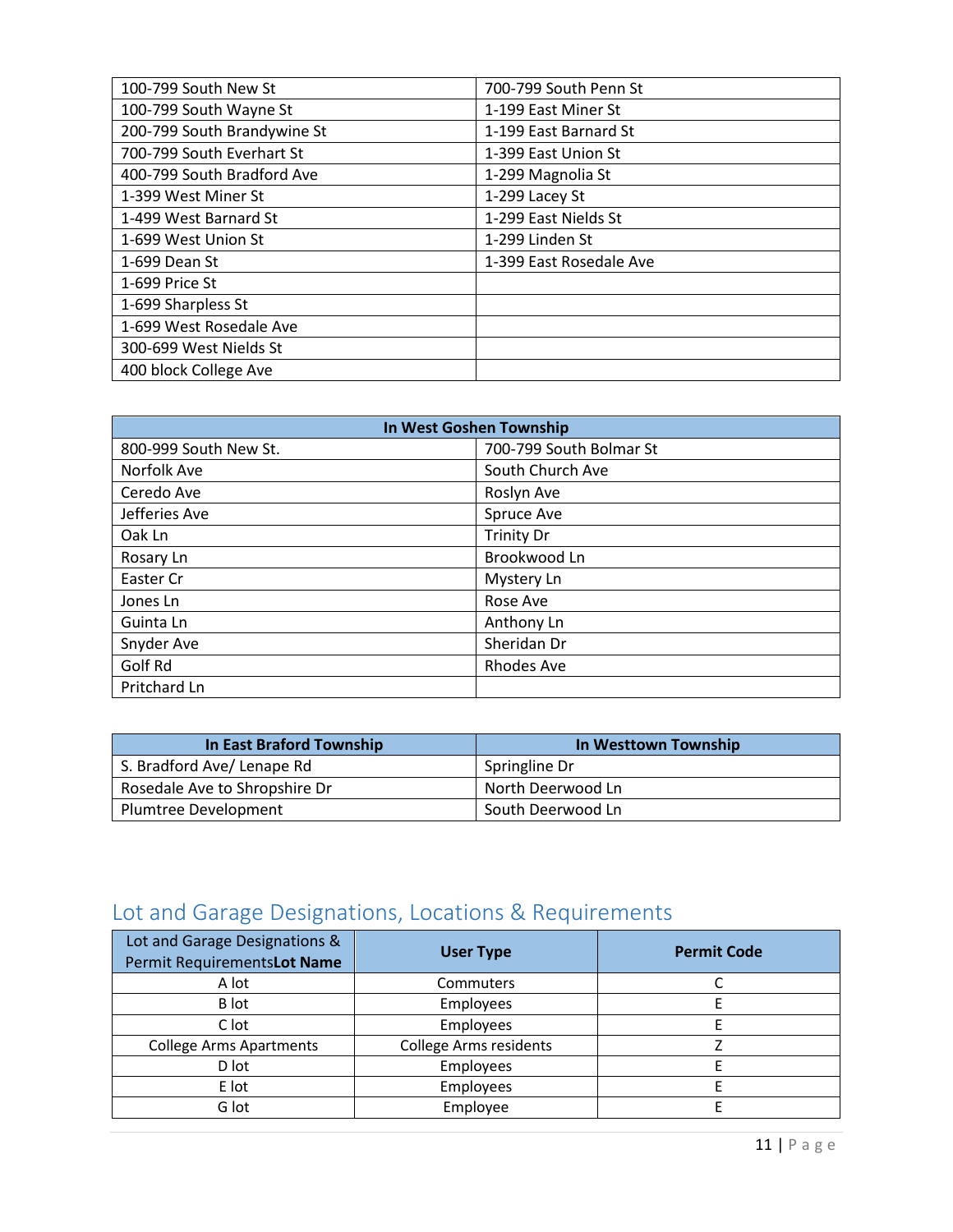| Goshen Hall Parking                    | North residents                        | N                             |
|----------------------------------------|----------------------------------------|-------------------------------|
| H lot                                  | Physically disabled and loading        |                               |
|                                        | zone only                              | Handicapped Placard Required  |
| K lot                                  | <b>Commuters and Employees</b>         | C, E                          |
| L lot                                  | <b>Commuters and North Residents</b>   | C, N                          |
| K-1 Lot                                | Employees                              | E                             |
| <b>Matlack Parking Garage</b>          | Commuters, Employees, Limited          | C, E, L                       |
|                                        | Commuters                              |                               |
| M lot                                  | <b>Commuters and Employees</b>         | C, E                          |
|                                        | North residents, Commuters,            |                               |
| M1 lot                                 | First year commuters and               | C, E, F, N                    |
|                                        | Employees                              |                               |
| M <sub>2</sub> lot                     | <b>Commuters, Limited Commuters</b>    | C, E, L                       |
|                                        | and Employees                          |                               |
| M4 lot                                 | Employees                              | F                             |
| New Street Parking Structure           | Hourly Parking or Semester Pass        | Kiosk ticket or semester pass |
| N lot                                  | Employees                              | E                             |
| O lot                                  | Commuters, Limited Commuters           | C, L                          |
| P lot                                  | Restricted (Official Parking Only)     | <b>Official Parking Only</b>  |
| Q lot                                  | All valid permits                      | All valid permits             |
| R lot                                  | All valid permits                      | All valid permits             |
| <b>Schmidt Hall Parking</b>            | North Residents                        | Ν                             |
| <b>Sharpless Street Parking Garage</b> | Hourly Parking or Semester Pass        | Kiosk ticket or semester pass |
| S lot                                  | Commuters, Limited Commuters,          |                               |
|                                        | Employees                              | C, E, L                       |
| S1 lot                                 | Commuters, Limited Commuters,          | C, E, L                       |
|                                        | Employees                              |                               |
| S2 lot                                 | Commuters, Limited Commuters,          | C, E, L                       |
|                                        | Employees                              |                               |
| S3 lot                                 | Commuters, Limited Commuters,          | C, E, L                       |
|                                        | Employees                              |                               |
| T lot                                  | Employees                              | Ε                             |
| T1 lot                                 | Employees                              | E                             |
|                                        |                                        |                               |
| U lot                                  | Employees                              | E                             |
| V lot                                  | Employees                              | E                             |
| W lot                                  | Employees                              | E                             |
| <b>Wayne Hall Parking</b>              | Employees                              | E                             |
| Wayne Hall Gravel lot                  | Commuters                              | $\mathsf{C}$                  |
| X lot                                  | <b>Village Residents and Employees</b> | V, E                          |
| X-1 Lot                                | Village Residents and                  | V, E                          |
|                                        | Employees                              |                               |
| Y Lot                                  | S.C. Apartment Residents and           | A, E                          |
|                                        | Employees                              |                               |
| Z lot                                  | Employees                              | E                             |
| Z1 lot                                 | Employees                              | E                             |
| 114 W. Rosedale Ave                    | Employees                              | E                             |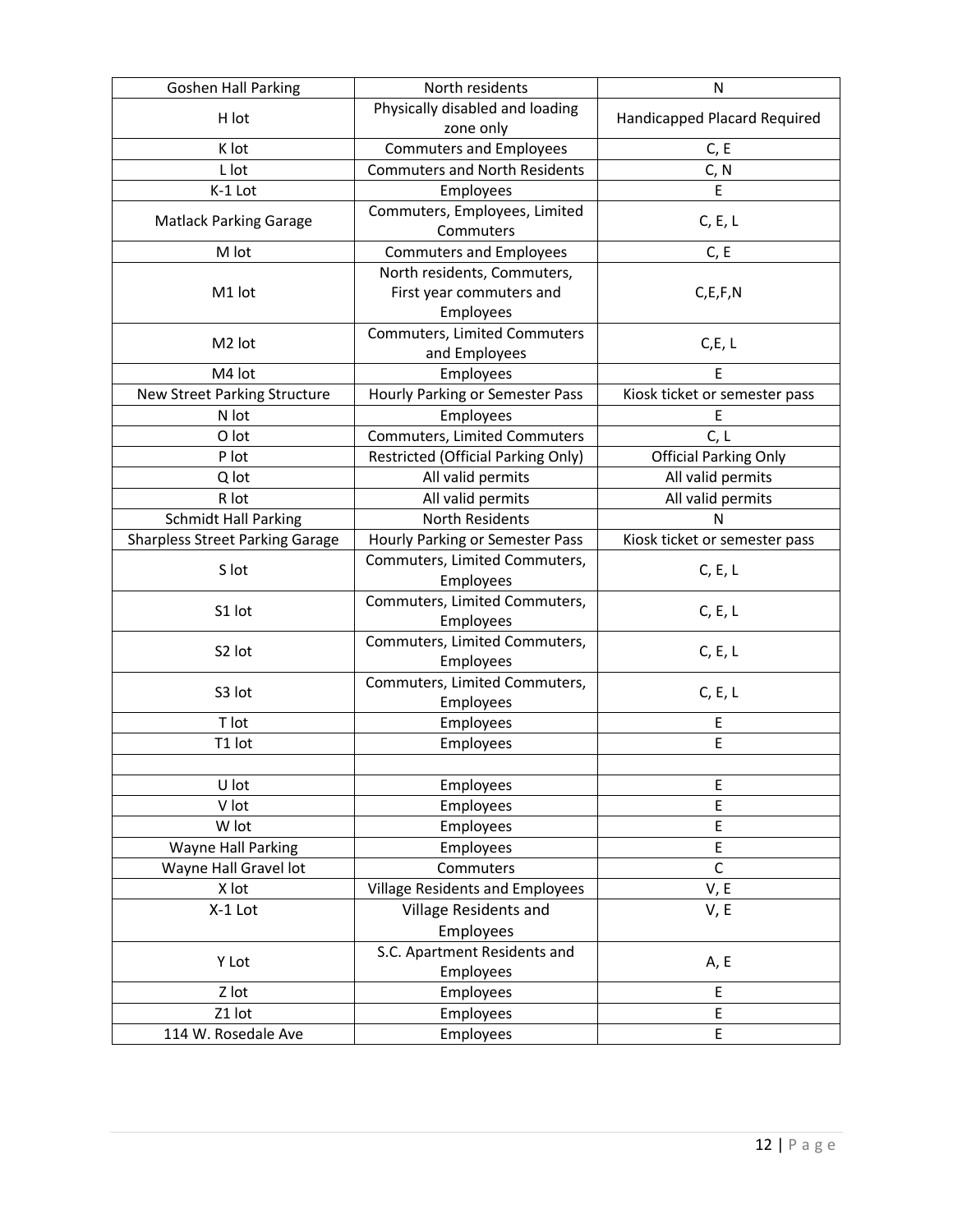# <span id="page-12-0"></span>Lot Locations

| A lot                          | Sharpless Street- next to parking structure      |  |
|--------------------------------|--------------------------------------------------|--|
| <b>B</b> lot                   | Reynolds Alley - rear of 25 University Avenue    |  |
| C lot                          | South Church Street - next to Peoples building   |  |
| <b>College Arms Apartments</b> | Rear of 721 South High Street                    |  |
| D lot                          | North Campus Drive - front of Lawrence Center    |  |
| E lot                          | South New Street- rear of Lawrence Center        |  |
| G lot                          | South High Street- across from Philips Memorial  |  |
|                                | <b>Building</b>                                  |  |
| Goshen Hall                    | South Church Street, behind Goshen Hall          |  |
| H lot                          | West Rosedale Avenue - area between              |  |
|                                | Schmucker and Killinger                          |  |
| K lot                          | Norfolk Avenue - behind Sykes Union              |  |
| K-1 lot                        | 809 Rosyln Ave.                                  |  |
| L lot                          | Roslyn Avenue- next to the recreational courts   |  |
| M lot                          | East Campus Drive- behind the E.O. Bull Center   |  |
| M1 lot                         | South Matlack Street- next to parking structure  |  |
| M <sub>2</sub> lot             | South Matlack Street- next to playing fields     |  |
|                                | South Matlack Street - adjacent to 887           |  |
| M4 lot                         | Matlack/Post Office                              |  |
| N lot                          | South New Street- north side of Sturzebecker HSC |  |
| O lot                          | South New Street- south side and behind          |  |
|                                | Sturzebecker HSC                                 |  |
| P lot                          | South New Street - front of Farrell Stadium      |  |
| Q lot                          | South New Street - south of Farrell Stadium      |  |
| R lot                          | Tigue Road - south of Farrell Stadium            |  |
| <b>Schmidt Hall</b>            | South New Street, front of Schmidt Hall          |  |
| S lot                          | South New Street - across from tennis courts     |  |
| S1 lot                         | South New Street - south campus tennis courts    |  |
| S2 lot                         | South New Street- south campus softball field    |  |
| S3 lot                         | South New Street- south campus baseball field    |  |
| T lot                          | South Campus Drive - McCoy Farm                  |  |
| T1 lot                         | South Campus Drive - McCoy House                 |  |
| U lot                          | 201 Carter Drive - south side                    |  |
| V lot                          | 201 Carter Drive - north side                    |  |
| Wayne Hall Lot                 | Rosedale Ave., front of Wayne Hall               |  |
| Wayne Hall Gravel Lot          | Rosedale Ave.,                                   |  |
| W lot                          | South Matlack Street - warehouse                 |  |
| X lot, X-1 Lot                 | Village & East Village Parking                   |  |
| Y lot                          | South Campus Drive Parking                       |  |
| Z lot                          | 210 East Rosedale Avenue                         |  |
| Z1 lot                         | 220 East Rosedale Avenue                         |  |

Admissions/Graduate – Visitors to those offices ONLY; Must obtain visitor's pass from Admissions Office

Residence Halls – North resident students ONLY; Must possess valid "N" permit.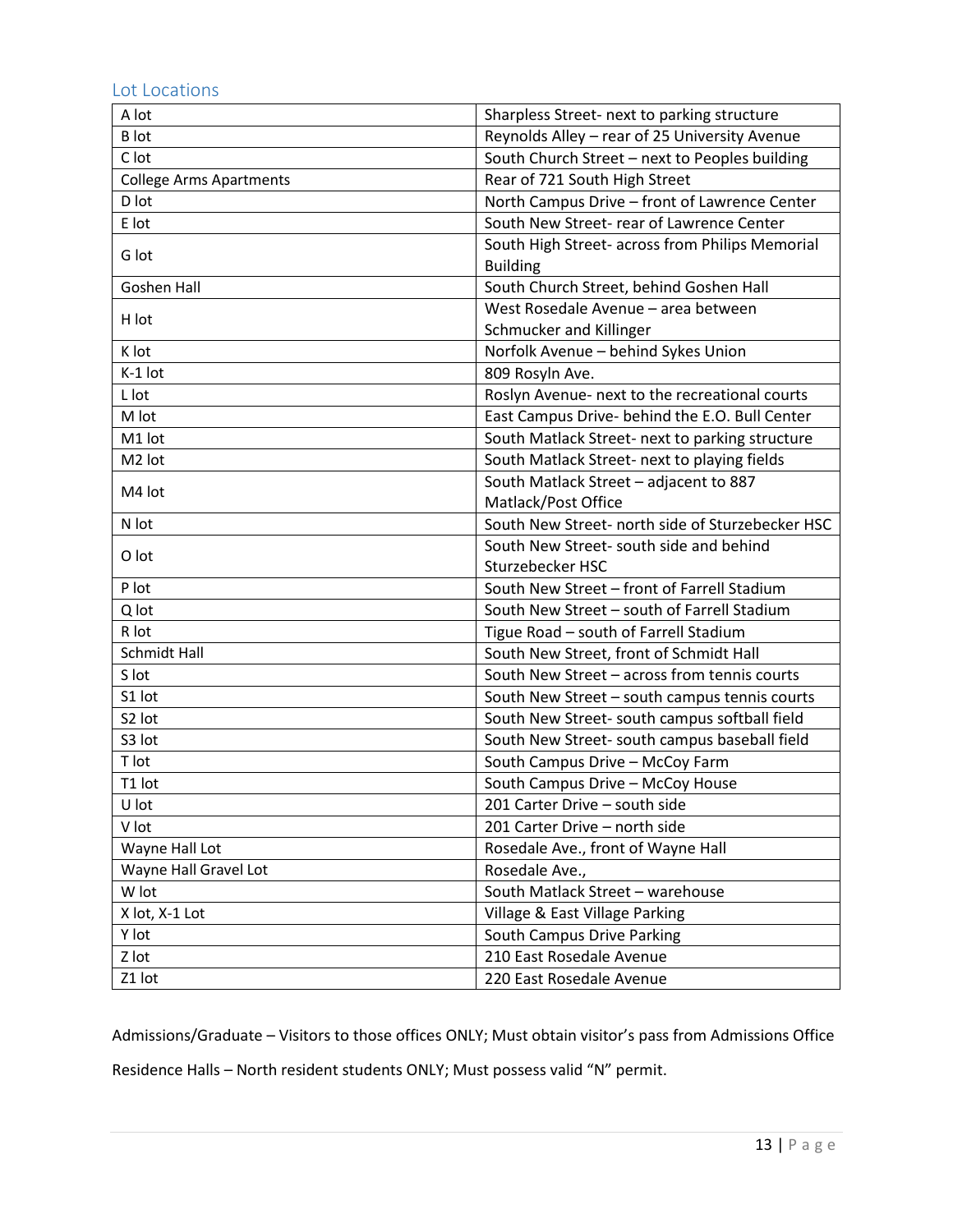# <span id="page-13-0"></span>MOTORCYCLE PARKING

Motorcycles, motorbikes, motor scooters, and mopeds are considered motor vehicles and must be registered. Vehicles in any of the aforementioned categories may park in regular spaces as designated by their student/employee status (for example, employees may park in spaces designated for "E" permits; first year commuters may park in spaces designated for "F" permits, etc.); or in those areas specifically set aside for motorcycle parking. A valid "M" decal sticker must be displayed on the front forks. Designated Motorcycle parking is located as follows:

North Campus – University Avenue next to the Peoples Building; D lot near basketball courts

South Campus: Sturzebecker Health Science Center

# <span id="page-13-1"></span>Parking Permit Sales Locations and Hours

Permits are sold at the Parking Services Office in the Peoples Building, Church St. & University Ave., Monday through Friday between the hours of 8:00 a.m. and 2:00 p.m. throughout the year.

Extended sale hours for the beginning of the fall semester are posted on the Parking Services website. Extended hours may be offered during the move-in weekend as needed.

All outstanding parking tickets and holds must be cleared prior to purchasing an annual permit. You can view holds on your account in MyWCU. Parking tickets may be paid online here: [Parking Ticket](https://www.wcupa.edu/dps/forms/parkingticketpayment/LoginForm.aspx) Payment. You may also pay by phone at 610-436-2552 or in person at the Bursar's Office.

### <span id="page-13-2"></span>Cost and Required Information

The cost for University parking permits is \$30.00. Payment must either be cash or a check made out to the WCU Parking Fund. You must have your Driver's License, Vehicle Registration and University ID Card to pick up your permit.

If you wish to pre-register, you can do s[o over the web](https://wcupa.edu/Permits/) or complete the permit application form and submit it with a check and a copy of the driver's license and student ID card of the person registering the vehicle along with the registration card for the vehicle being registered. Once these items are received, the Parking Services Office will process the form and have it ready for pickup within 2 business days.

#### **Refunds**

There are no refunds for parking permits. All Sales are Final.

#### <span id="page-13-3"></span>Web Registration

On-line registration is available by going to this link: [Register Electronically.](https://wcupa.edu/Permits/)

#### In Person

Completed applications, along with copies of the Vehicle Registration, Driver's License, University ID Card, and a check or money order payable to "WCU Parking Fund", may be completed in person at:

West Chester University, Parking Services Office 690 South Church Street West Chester, PA: 19383-3515

# <span id="page-13-4"></span>Secure your Valuables

Valuable items left out in the open are an easy target for thieves. The University parking lots are not immune from theft and vandalism. The University recommends that you take steps to protect yourself from thieves by placing all valuables in your trunk and/or out of sight. In most theft cases, valuables had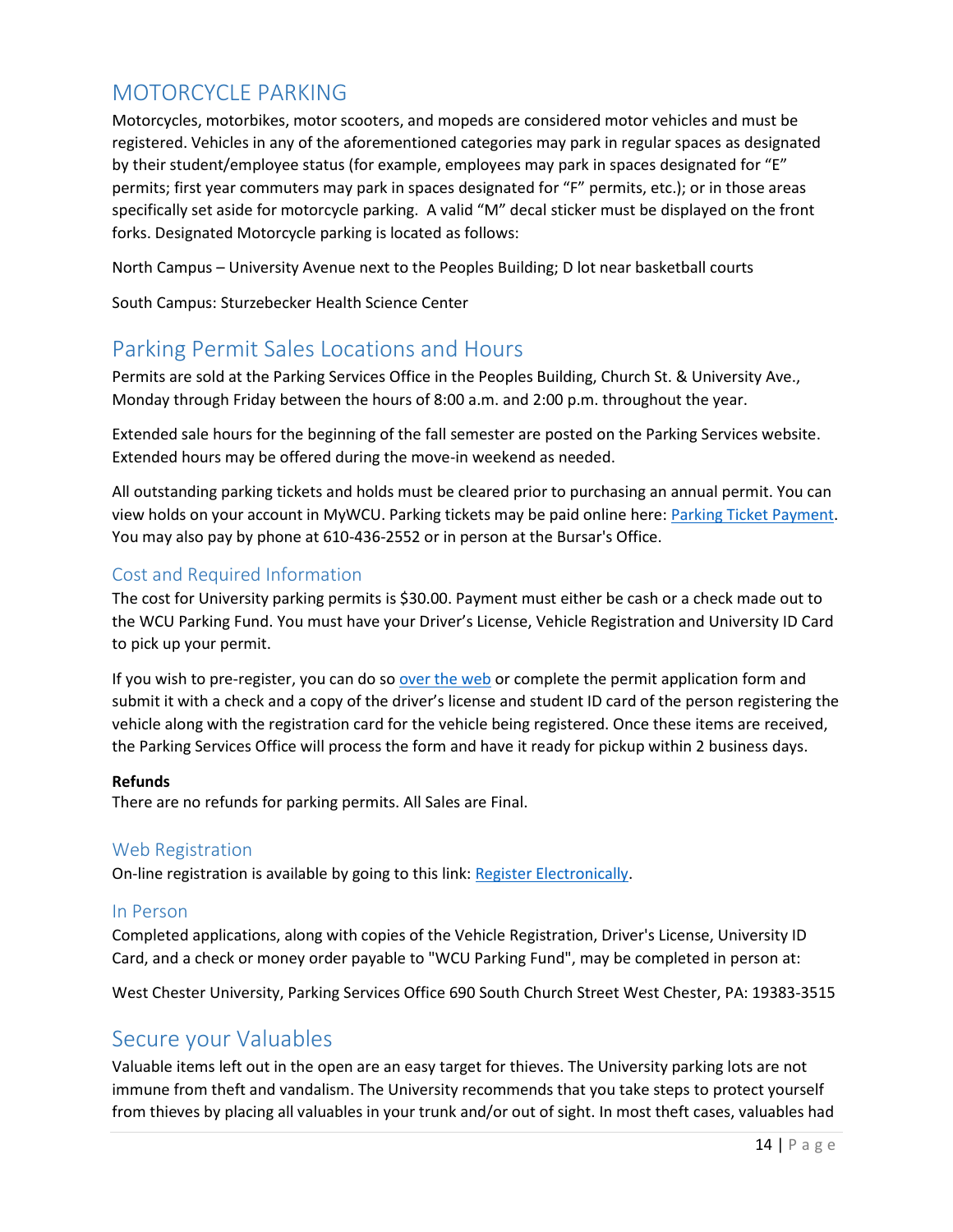been left out in the open. If you are the victim of a theft, contact the Police Dispatch Center immediately at 610-436-**3311.**

# <span id="page-14-0"></span>Posted Signs

Signs are posted at the entrance to each parking lot. These signs indicate which permit is required to park in the lot. These signs may also include the hours of enforcement and any hours that the lot is closed. Please take note of the posted information. Posted signage supersedes printed materials.

# <span id="page-14-1"></span>Campus Speed Limit

The maximum speed limit on campus is 15 miles per hour, unless otherwise posted. Safe driving practices must be adhered to at all times. Violators may lose their parking and/or parking registration privileges.

# <span id="page-14-2"></span>Loading and Unloading

### <span id="page-14-3"></span>Residence Halls

Persons who are loading or unloading their vehicle for the purpose of moving into a residence hall must request permission from the Department of Public Safety to park in the fire lane. With Public Safety approval, residents may park in the fire lane for a maximum of twenty minutes while loading or unloading their vehicle.

Residents do not need to contact Public Safety for approval during the first and last week of each semester during mass move-in/move-out times.

### <span id="page-14-4"></span>Other Campus Facilities

Persons who are loading or unloading their vehicle at any non-residential location must request permission from the Department of Public Safety to park a private vehicle in the loading dock or other area around the buildings. With Public Safety approval, persons may park in the loading zone for a maximum of ten minutes while loading or unloading their vehicle. The vehicle's hazard flashers must be activated. Official University vehicles and business delivery trucks do not require permission.

# <span id="page-14-5"></span>Visitor Parking

### <span id="page-14-6"></span>Permits are required for Visitors

Visitors to the campus are required to obtain a temporary parking permit for the University parking lots. Permits are available in the following locations:

**The Parking Services Office,** located in the Peoples Building at the intersection of South Church St. and University Ave. Visitors, use the temporary parking on the left side of South Church St. when picking up a permit and then move your vehicle to the location designated by your temporary parking permit.

**The University Information Desk,** located in the Philips Memorial Building at the intersection of University Ave. and South High St. Visitors, park in the temporary visitors' spaces in G Lot on High St. (across from Philips) while you obtain your pass. You will then be directed to other lots or permitted to stay in G Lot, unless on-campus events restrict parking that day.